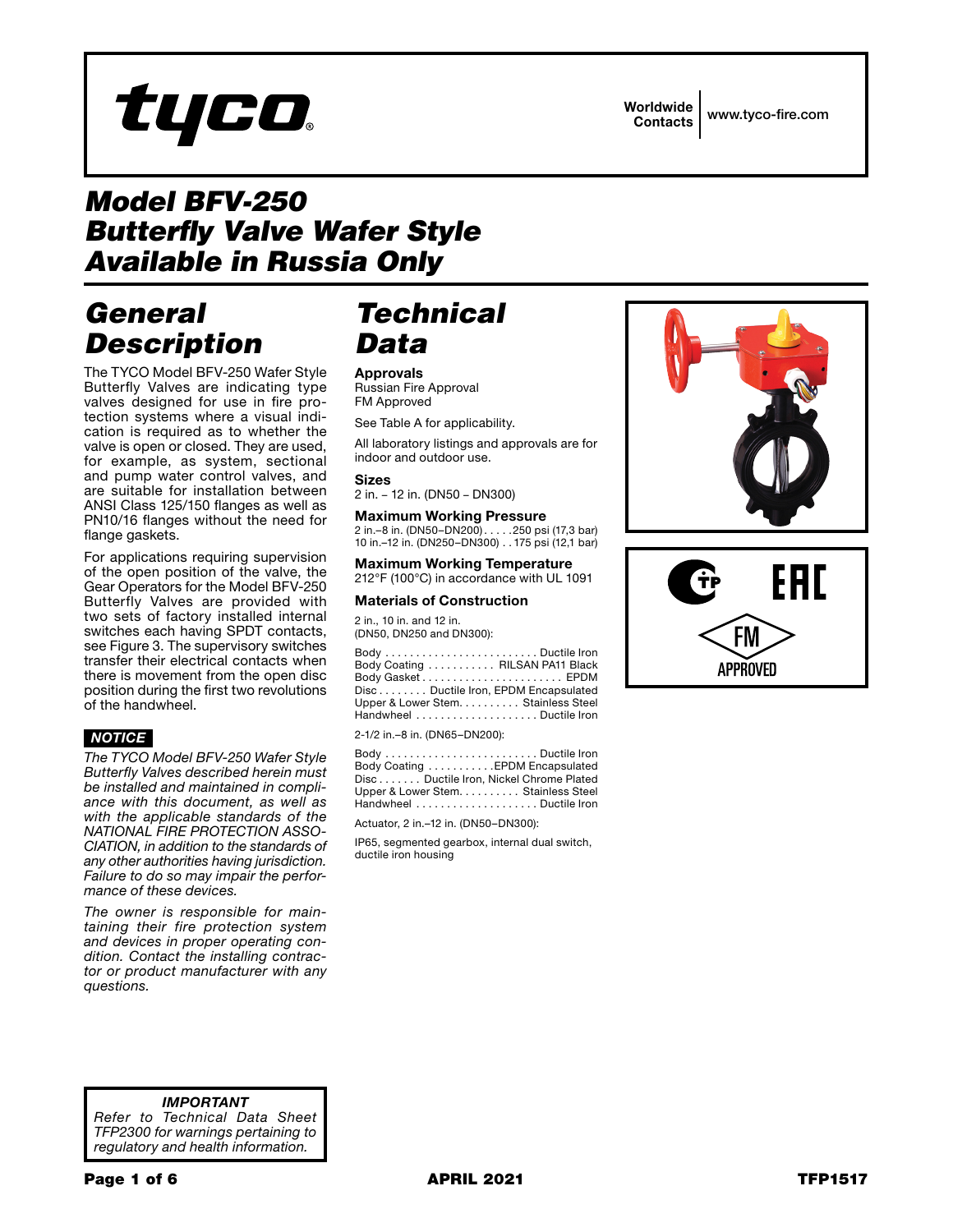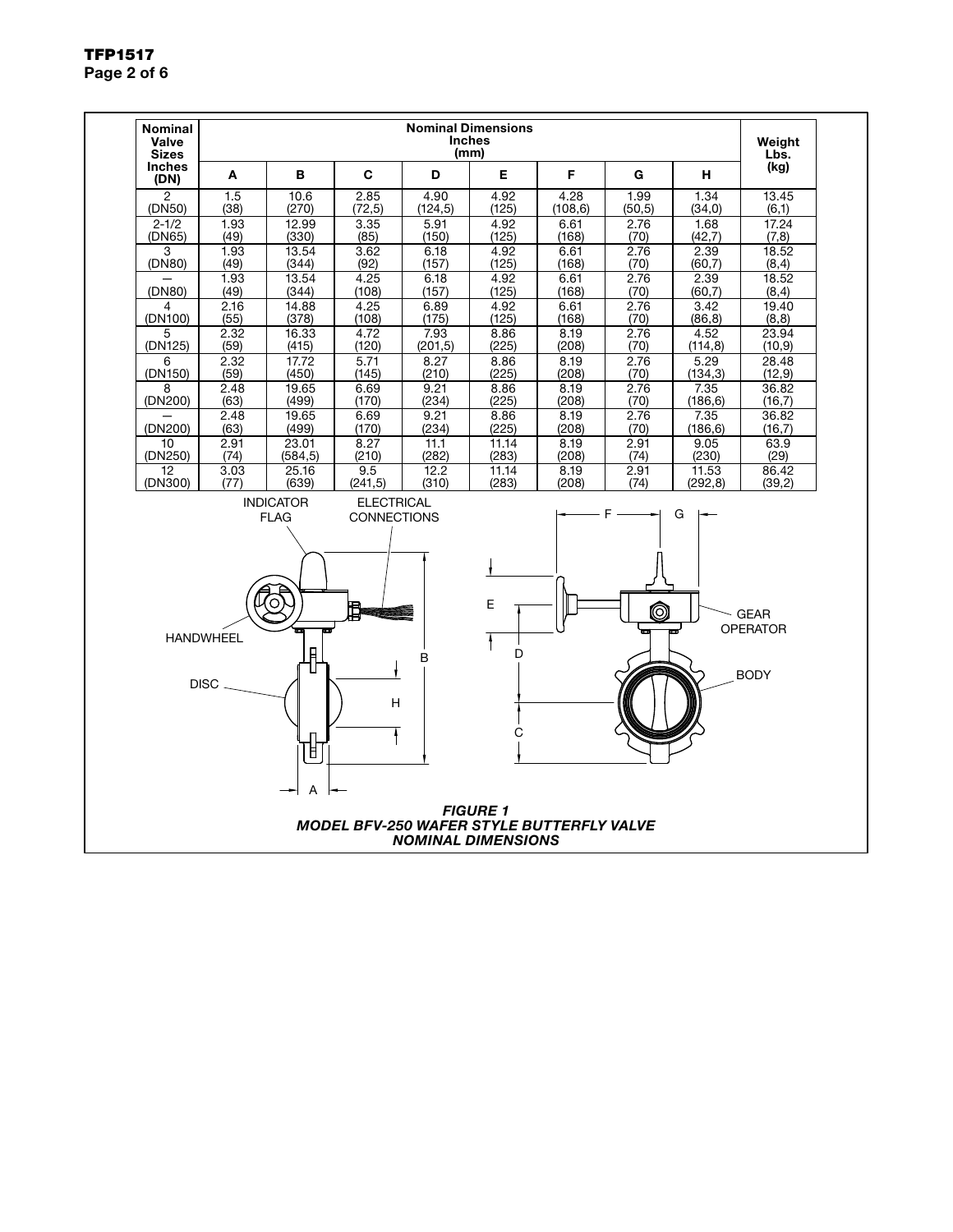| No. | Part                  | <b>Material</b>        | Qty. | No. | Part                           | <b>Material</b>   | Qty.           | No. | Part           | <b>Material</b>   | Qty.           |
|-----|-----------------------|------------------------|------|-----|--------------------------------|-------------------|----------------|-----|----------------|-------------------|----------------|
| 01  | Body                  | ASTM A-536             |      | 14  | <b>Switch Plate</b>            | ASTM A-619        | 1              | 27  | Washer         | AISI 304          | 2              |
| 02  | <b>Disc</b>           | Ni-Cr<br><b>PLATED</b> |      | 15  | Spring Pin                     | <b>ASTM A-228</b> | 1              | 28  | T/R Bolt       | ASTM A-307        | $\overline{2}$ |
| 03  | Upper Stem            | AISI 410               |      | 16  | Stem O-Ring                    | <b>EPDM</b>       | 4              | 29  | O-Ring         | <b>EPDM</b>       |                |
| 04  | Lower Stem            | AISI 410               |      | 17  | End Cap                        | <b>EPDM</b>       | 1              | 30  | Spring Washer  | AISI 304          | 4              |
| 05  | Gear Box              | ASTM A-536             |      | 18  | Spring Pin                     | <b>ASTM A-228</b> | 1              | 31  | O-Ring         | <b>EPDM</b>       |                |
| 06  | Segment Gear          | ASTM A-536             |      | 19  | Shear Pin (S.O.W.)             | <b>ASTM A-510</b> | 1              | 32  | Oiless Bearing |                   | 2              |
| 07  | Worm Gear             | AISI 410               |      | 20  | Oiless Bearing                 |                   | 4              | 33  | Spring Pin     | <b>ASTM A-228</b> |                |
| 08  | Worm Shaft            | AISI 410               | 1    | 21  | Washer                         | ASTM B-36         | $\overline{2}$ | 34  | Stopper Bolt   | ASTM A-290        | $\overline{2}$ |
| 09  | Indicator             | ASTM A-536             |      | 22  | Washer                         | <b>PTFE</b>       | $\overline{2}$ | 35  | Connector      |                   |                |
| 10  | Handle                | ASTM A-536             |      | 23  | Headless Wrench<br><b>Bolt</b> | ASTM A-307        | 1              | 36  | <b>Sticker</b> |                   |                |
| 11  | Gasket                |                        |      | 24  | Cover                          | ASTM A-619        | 1              | 37  | <b>Sticker</b> |                   |                |
| 12  | Worm Shaft O-<br>Ring | <b>EPDM</b>            | 1    | 25  | Gasket                         |                   | 1              |     |                |                   |                |
| 13  | Hex Bolt              | AISI 304               | 4    | 26  | <b>Bolt</b>                    | AISI 304          | $\overline{2}$ |     |                |                   |                |

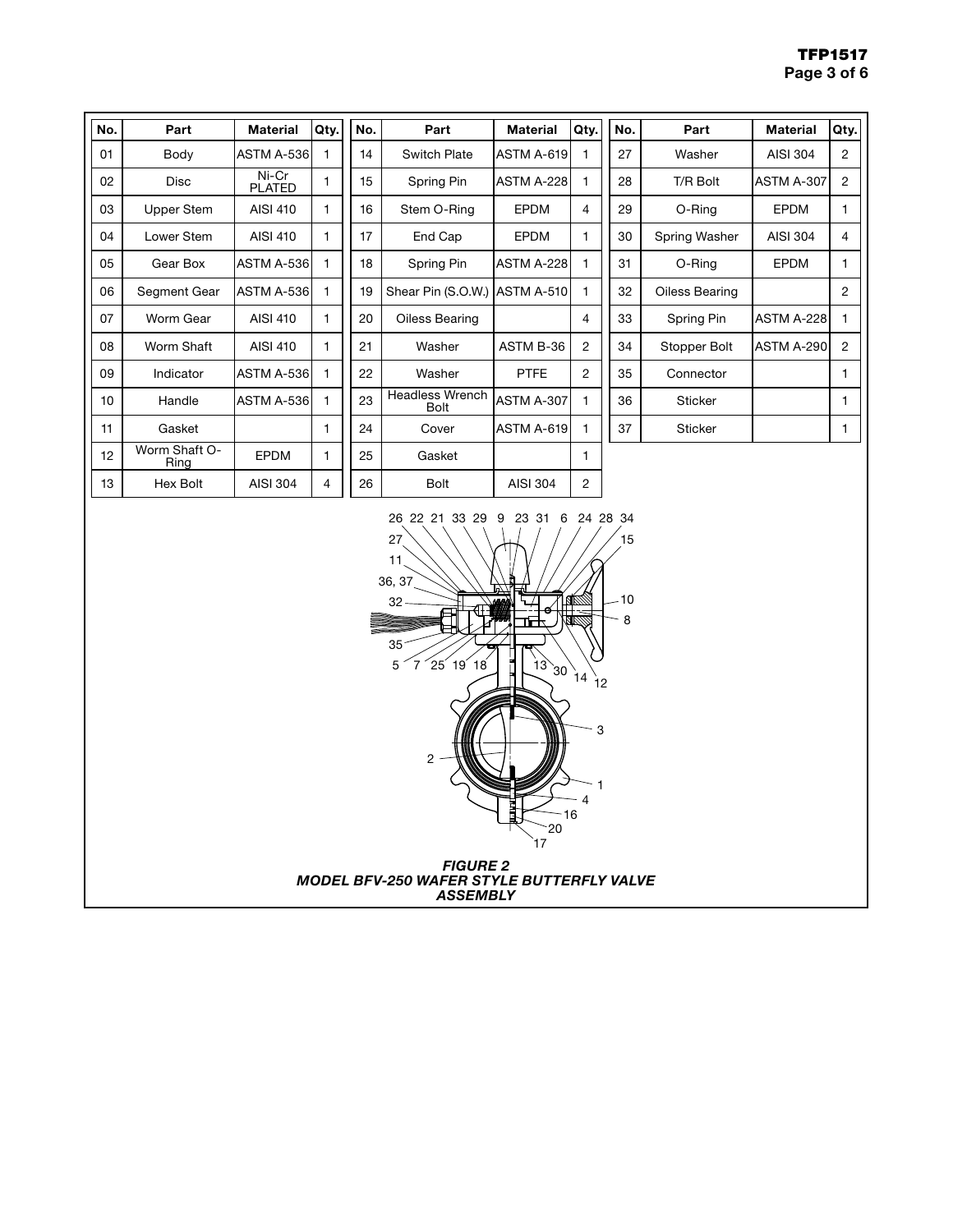Page 4 of 6





TFP1517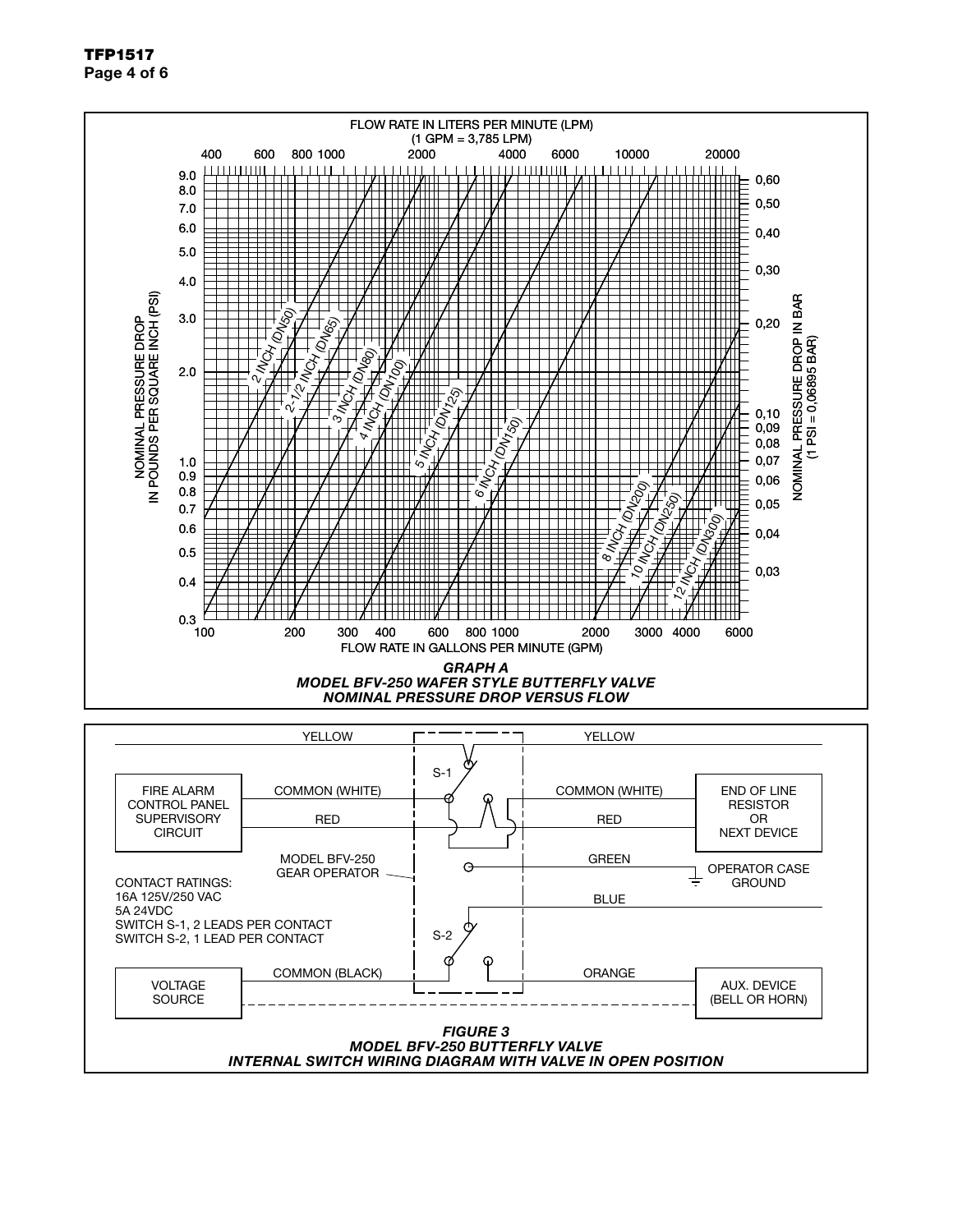| <b>Nominal</b>                                |                             |                                        |                    | <b>Agency Listing/Approval</b> |                                 |  |
|-----------------------------------------------|-----------------------------|----------------------------------------|--------------------|--------------------------------|---------------------------------|--|
| Valve<br><b>Size</b><br><b>Inches</b><br>(DN) | Max.<br><b>PSI</b><br>(bar) | <b>Flange</b><br>Face                  | <b>Part Number</b> | FM                             | <b>Russian Fire</b><br>Approval |  |
| 2<br>(DN50)                                   | 250<br>(17,2)               | ANSI 16.5, PN16                        | 59250W020WS        |                                |                                 |  |
| $2 - 1/2$<br>(DN65)                           | 250<br>(17,2)               | ANSI 16.5, PN16                        | 59250W025WS        | ✓                              |                                 |  |
| 3<br>(DN80)                                   | 250<br>(17,2)               | ANSI 16.5                              | 59250W030WS        | ✓                              |                                 |  |
| (DN80)                                        | 250<br>(17,2)               | BS PN16                                | 59250W036WS        |                                |                                 |  |
| 4<br>(DN100)                                  | 250<br>(17,2)               | ANSI 16.5, BS PN16,<br>AS 2129 Table E | 59250W040WS        | ✓                              |                                 |  |
| 5<br>(DN125)                                  | 250<br>(17,2)               | ANSI 16.5,<br>BS PN16                  | 59250W050WS        | ✓                              |                                 |  |
| 6<br>(DN150)                                  | 250<br>(17,2)               | ANSI 16.5, BS PN16,<br>AS 2129 Table E | 59250W060WS        |                                |                                 |  |
| 8<br>(DN200)                                  | 250<br>(17,2)               | <b>ANSI 16.5</b>                       | 59250W080WS        | ✓                              |                                 |  |
| (DN200)                                       | 250<br>(17,2)               | BS PN16                                | 59250W086WS        |                                |                                 |  |
| 10<br>(DN250)                                 | 175<br>(12,1)               | PN10/ANSI 16.5/<br>BS PN16             | 59250W100WS        |                                |                                 |  |
| 12<br>(DN300)                                 | 175<br>(12,1)               | PN10/ANSI 16.5/<br>BS PN16             | 59250W120WS        |                                |                                 |  |

#### *TABLE A MODEL BFV-250 WAFER STYLE BUTTERFLY VALVE WITH INTERNAL SUPERVISORY SWITCHES PART NUMBER SELECTION AND AGENCY LISTINGS/APPROVALS*

## *Installation*

The TYCO Model BFV-250 Wafer Style Butterfly Valves may be installed with flow in either direction and can be positioned either horizontally or vertically. They are designed for installation between the faces of ANSI Class 125 and 150 flanges as well as PN10/16 flanges without the need for flange gaskets. The Series BFV-250 are selfsealing between mating flanges; therefore, they do not require the use of additional gaskets.

The Model BFV-250 may be installed with any pressure class or schedule of pipe or tubing no greater than schedule 40 that is listed or approved for fire protection service and installed in accordance with the manufacturers instructions.

The wafer bodies have locating lugs to ensure proper centering of the valve body when flange bolts are installed. See Figure 2 for bolt diameter. Bolts and studs must meet the minimum

strength requirements of ASTM A307 (Grade B), and the nuts must meet the minimum strength requirements of ASTM A563 (Grade A).

Prior to installation, close the valve. Spread the flanges apart to allow the valve to slip easily between the flanges. Make sure the pipe flange faces are clean of any foreign material such as scale, metal shavings, or welding slag. Insert the valve between the flanges (without flange gaskets). Do not apply lubricant to the seat faces as this may damage the seat material. Be sure to center the valve and do not damage the liner. Relax the separation of the flanges, install, and hand-tighten all flange bolts. Slowly open the valve, checking for free movement of the disc. If valve opens freely, leave the valve in the open position, and using a crossdraw sequence, tighten all flange bolts until the valve is metal-to-metal with both mating flanges.

Be certain to keep flange faces as parallel as possible during and after tightening bolts or studs. After final tightening, again check the valve for full opening and closing.

As applicable, see Figure 3 for the internal switch wiring diagram.

Conduit and electrical connections are to be made in accordance with the authority having jurisdiction and/ or the National Electrical Code. With reference to Figure 3, the supervisory switch is intended for connection to the supervisory circuit of a fire alarm control panel in accordance with NFPA 72. The auxiliary switch is intended for the unsupervised connection to auxiliary equipment in accordance with NFPA 70, National Electric Code.

*Note: For outdoor applications with internal supervisory switches, it is recommended that wiring connections be made at a temperature above 15°F (-9°C), in order to insure sufficient flexibility of the wire lead insulation.*